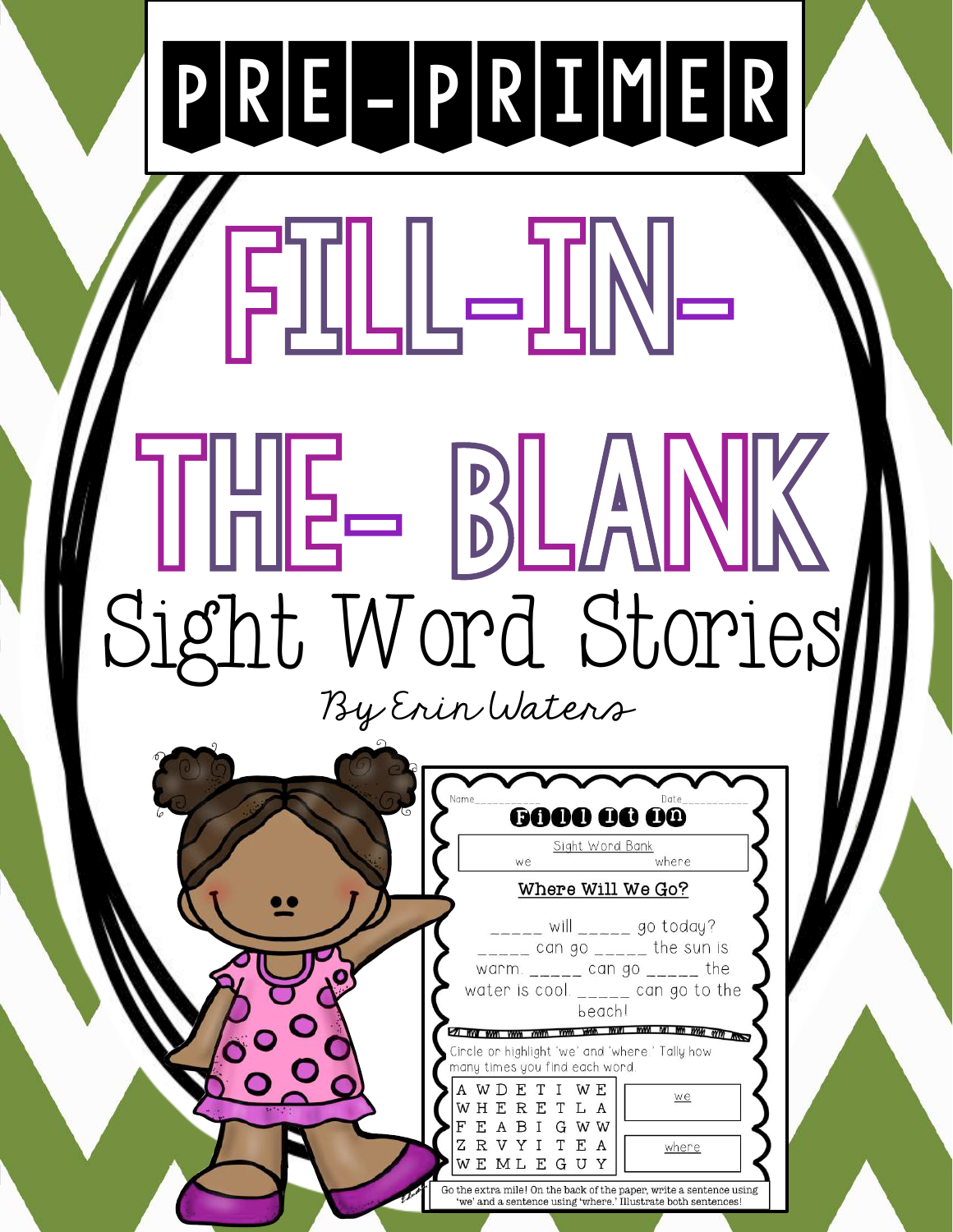

Go the extra mile! On the back of the paper, write a sentence using 'a' and a sentence using 'and.' Illustrate both sentences!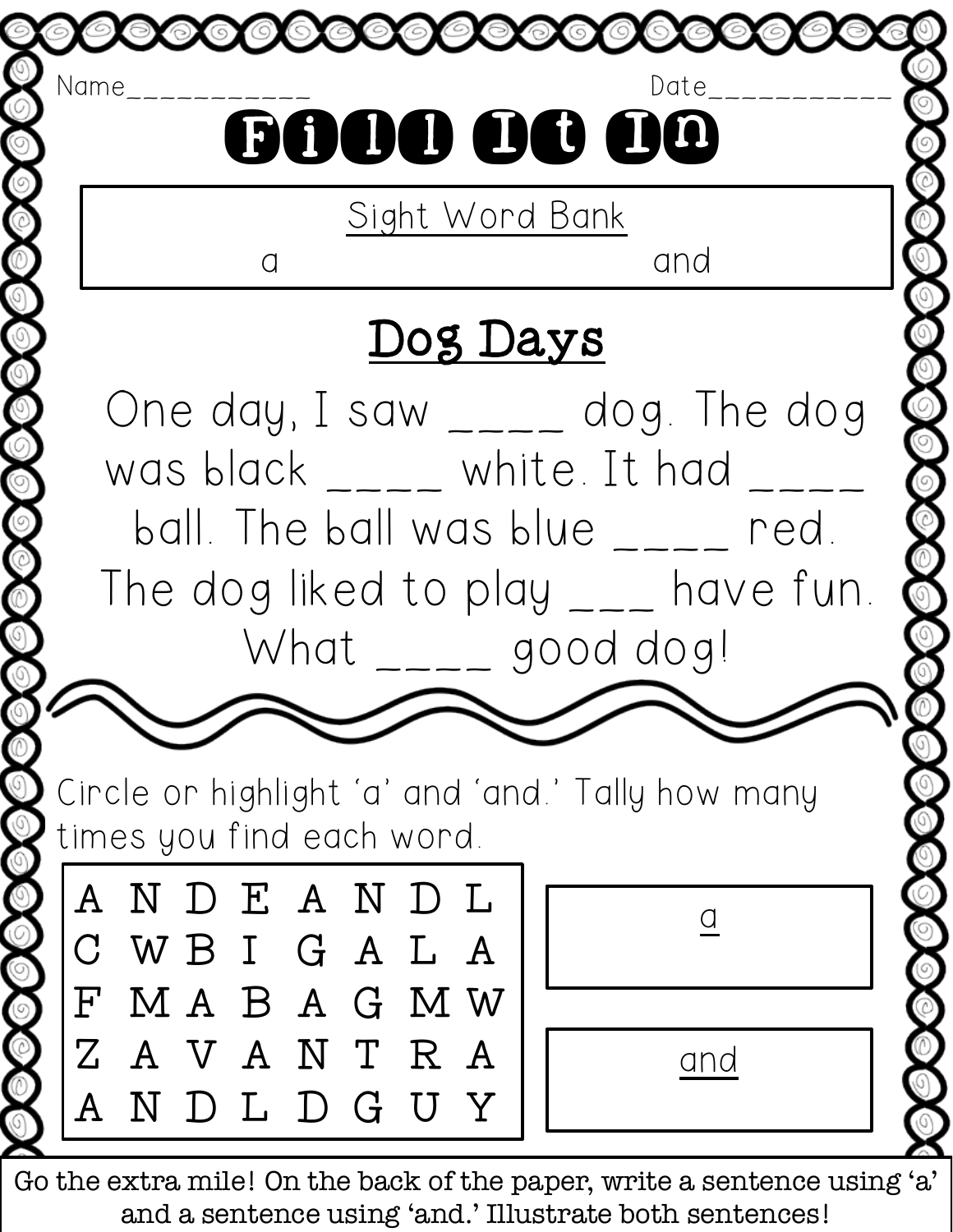| Name<br>Date<br>6000 OO OO                                                                                                                                                                        |       |
|---------------------------------------------------------------------------------------------------------------------------------------------------------------------------------------------------|-------|
| Sight Word Bank<br>where<br>we                                                                                                                                                                    |       |
| Where Will We Go?                                                                                                                                                                                 |       |
| will $\frac{1}{2}$ = $\frac{1}{2}$ go today?<br>can go $\frac{1}{1}$ can go $\frac{1}{1}$ the sun is<br>warm $_{---}$ can go $_{---}$ the<br>water is cool. $\frac{1}{2}$ can go to the<br>beach! |       |
| M<br>mm<br><b>IW</b><br><b>MWW</b><br>mm<br>mm<br>Cincle on highlight 'we' and 'whene.' Tally how                                                                                                 |       |
| many times you find each word.                                                                                                                                                                    |       |
| A W D E T I W E<br>WHERETLA                                                                                                                                                                       | we    |
| F E A B I G W W<br>ZRVYITEA                                                                                                                                                                       |       |
| WEMLEGUY                                                                                                                                                                                          | where |

Go the extra mile! On the back of the paper, write a sentence using 'we' and a sentence using 'where.' Illustrate both sentences!